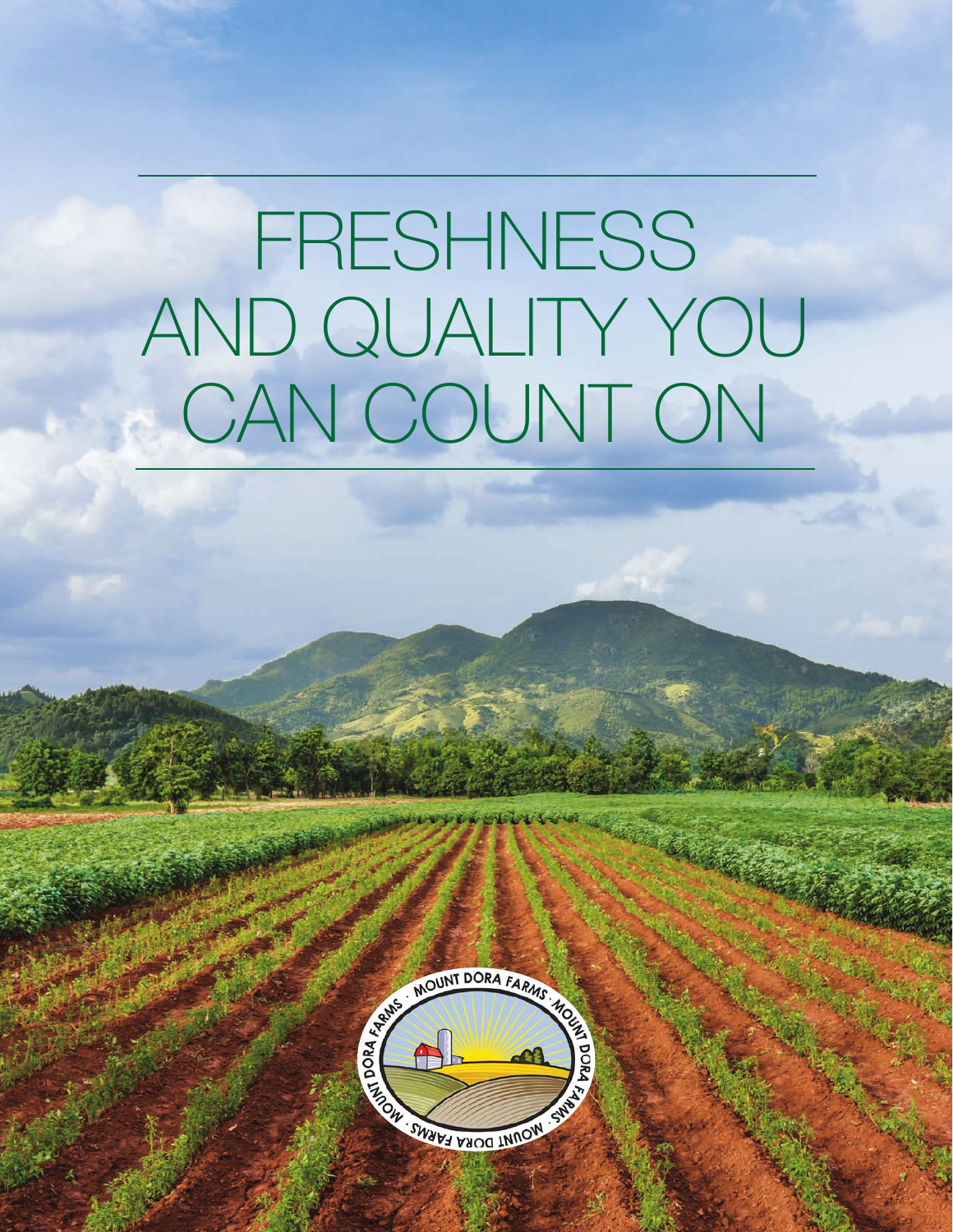MOUNT DORA FARMS WORKS WITH A DEDICATED GROUP OF SKILLED FARMERS LOCATED THROUGHOUT HONDURAS TO CONSISTENTLY PROVIDE THE HIGHEST QUALITY RAW PEPPER.

#### **HISTORY**

Mount Dora Farms has provided high quality products for nearly 35 years. Established in 1986, Mount Dora Farms is a wholly-owned subsidiary of Seaboard Corporation, a diversified international agribusiness company with annual sales of over U.S. \$6.6 billion.

Mount Dora Farms works with a dedicated group of skilled farmers located throughout Honduras to provide, on a year-round basis, the highest quality raw pepper. Mount Dora Farms provides these reliable farmers with seedlings from our own greenhouses for optimal quality control and to ensure timely harvest cycles. Mount Dora Farms experienced staff provides comprehensive and integrated support to these farmers. The result is a pepper that is consistently uniform in size and texture and meets our highest quality standards.

Located in Comayagua, a fertile valley in central Honduras, the plant is an integrated facility. The processing complex receives raw jalapeños peppers year round. After sorting, grading, cleaning and testing the peppers throughout the year, they are processed into a variety of products of different sizes. After packaging, these tasty peppers are ready for export to anywhere in the world.

Mount Dora Farms provides each customer with a high level of attention, constant communication, expert knowledge and the drive to provide service that is unsurpassed. These characteristics define our quest for quality. We focus on each customer individually and strive to meet all of your jalapeño pepper needs.

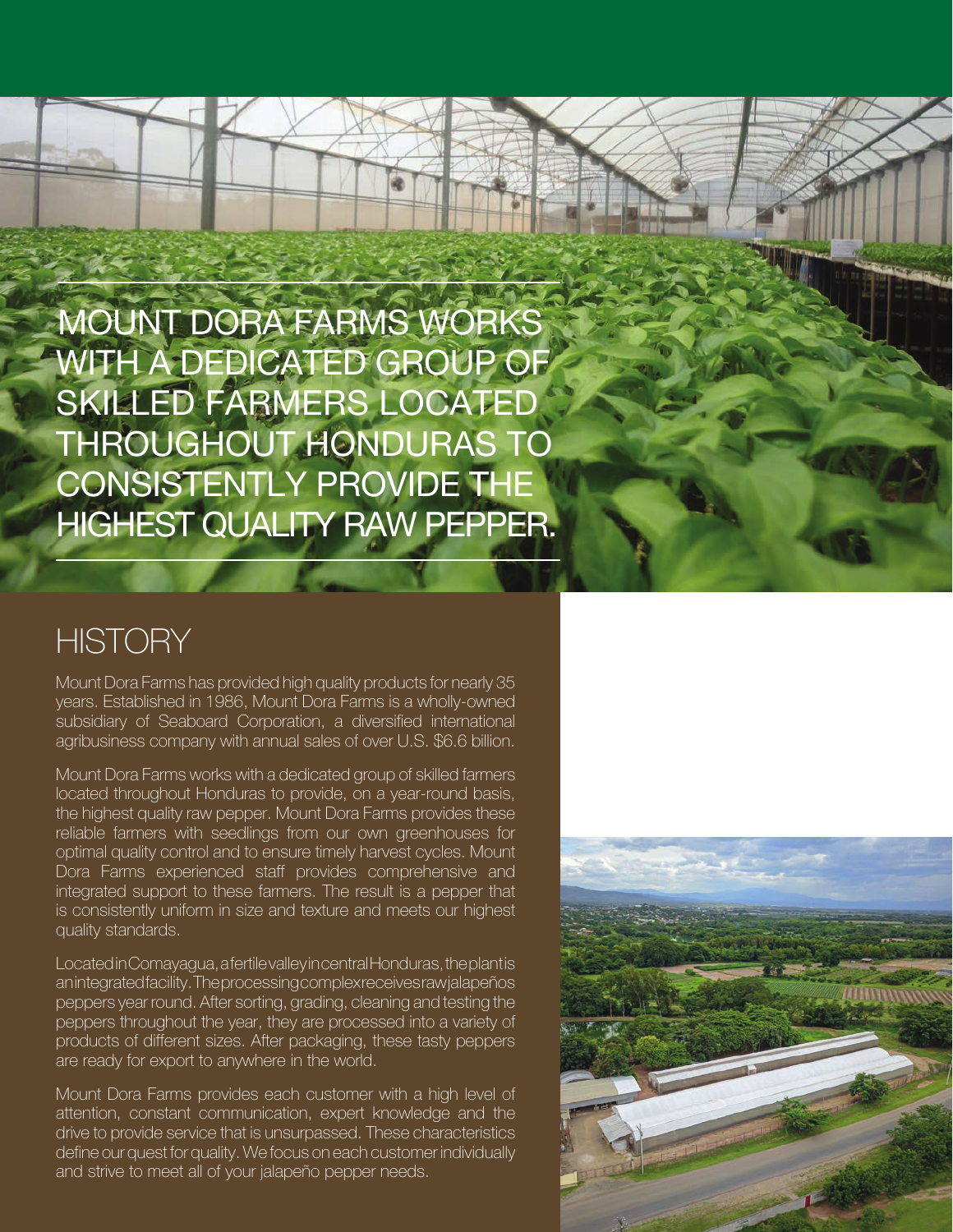



# QUALITY AND SAFETY

We maintain a HACCP (Hazard Analysis/Critical Control Points) program to accompany our up-to-date Good Agricultural Practices (GAPs) and Good Manufacturing Practices (GMPs). This, in addition to many other standards of quality control, always ensures a high level of added value. At Mount Dora Farms, quality and safety are our primary concerns.

Our HACCP program is based on the FDA Guide to Minimize Microbial Food Safety Hazards for Fresh Fruits and Vegetables, and the IFPA and WGA Voluntary Food Safety Guidelines for Fresh Produce. An HACCP team has identified the critical points in our operation. To assure the correct implementation of the HACCP program, we developed an audit system that is carried out by our in-house Quality Assurance team that enables Mount Dora Farms food safety program to meet the requirements of the U.S. Department of Agriculture Quality Through Verification program. Mount Dora Farms is also certified as C-TPAT compliant by U.S. Customs and Border Protection. Further, our entire Comayagua, Honduras facility is ISO 9001 certified.

Our quality and safety standards are proudly among the highest in the industry.

### PRODUCT SPECIFICATIONS

With annual capacity of over sixteen million pounds, Mount Dora's processing plant in Comayagua, Honduras can provide a variety of jalapeño peppers, both green and red. Although we focus on pepper halves, if you require unique specifications, we can be quite flexible. We proudly provide sizes other than standard ones. We also provide unique customized products such as hot pepper mash.

## PACKING SPECIFICATIONS

Our processed jalapeños, both green and red, can be packed in plastic pails or in sealed bags which are normally placed in reusable plastic crates or specially designed corrugated boxes. All varieties are set in a brine preservative. With on-site warehousing and container loading facilities, we are able to ship our tasty processed peppers throughout the world.